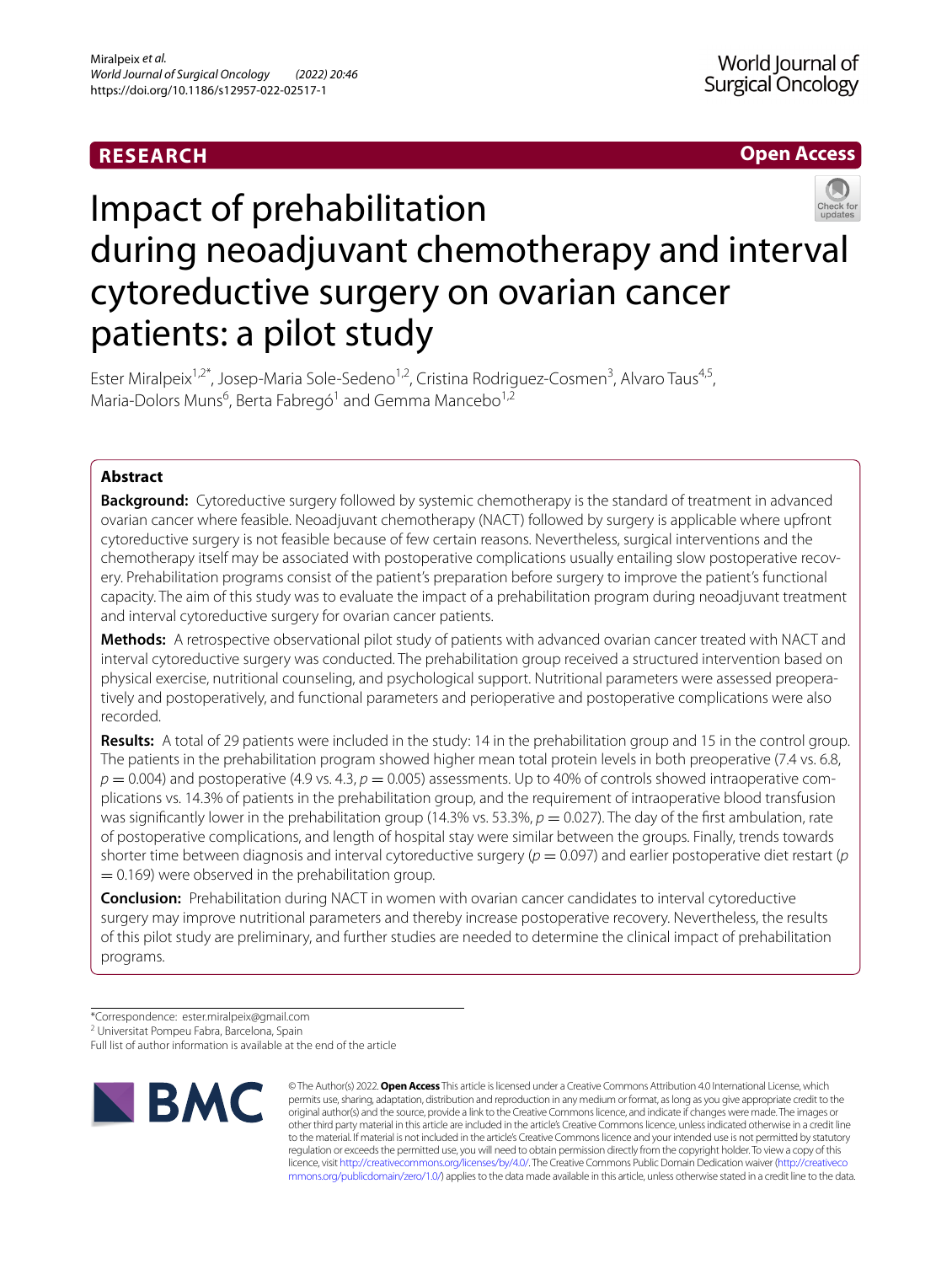**Keywords:** Prehabilitation, Neoadjuvant chemotherapy, Interval cytoreductive surgery, Ovarian cancer

## **Introduction**

Advanced ovarian cancer is a complex and challenging disease whose treatment requires a multimodal approach [[1\]](#page-7-0). Primary treatment consists of optimal primary cytoreductive surgery followed by systemic chemotherapy. In patients unsuitable for primary cytoreductive surgery due to advanced age, frailty, poor performance status, comorbidities, or disease that is unlikely to be optimally cytoreduced, neoadjuvant chemotherapy (NACT) followed by interval cytoreductive surgery should be considered  $[2, 3]$  $[2, 3]$  $[2, 3]$ . Therefore, cytoreductive surgery after NACT is often undertaken in patients who are physically, nutritionally, and/or psychologically afected. The aim of NACT is to achieve radiological and clinical improvement to increase the likelihood of optimal cytoreduction at interval cytoreductive surgery [\[4](#page-8-1), [5\]](#page-8-2).

Many patients with advanced ovarian cancer present with abdominal disease that can lead to malnutrition, and some patients present physiological efects of peripheral muscle wasting, decreased exercise tolerance and fatigue, and psychological morbidity for anxiety of a potentially terminal cancer diagnosis [[6\]](#page-8-3). Surgery is an aggressive procedure that disrupts the physiologic status and triggers a general stress response, altering hormonal, metabolic, immunologic, and neurological functions, and NACT treatment may also afect the physiologic status and body function [[7\]](#page-8-4). In particular, cytoreductive surgery usually requires peritonectomy, lymphadenectomy, visceral resection, and gastrointestinal anastomoses  $[8, 9]$  $[8, 9]$  $[8, 9]$  $[8, 9]$ . Therefore, it seems appropriate to restore the baseline status of ovarian cancer patients before exposition to another acute stressor such as surgery and especially after NACT. The period on NACT before interval cytoreductive surgery ofers a window of opportunity to improve the patient's functional capacity or to restore its capacity to baseline levels [\[10](#page-8-7), [11](#page-8-8)].

Prehabilitation programs consist of the patient's preparation between diagnosis and surgery to improve functional capacity and metabolic reserves before the intervention, resulting in a reduction of perioperative complications. Multimodal prehabilitation may include exercise, nutritional counseling, psychological support, and optimization of underlying conditions, as well as cessation of negative health behaviors such as alcohol or tobacco consumption [[12](#page-8-9)]. Emerging evidence suggests that multimodal prehabilitation programs in major cancer surgeries have a positive impact on the patients' outcomes  $[13, 14]$  $[13, 14]$  $[13, 14]$ . Therefore, it would be expected that a multimodal prehabilitation program during NACT before interval cytoreductive surgery in patients with advanced ovarian cancer could enhance patients' functional capacity. With this purpose, we formed a multidisciplinary team to implement a pilot prehabilitation program to support gynecologic oncology patients. The aims of this study were to evaluate our initial experience and impact of a multimodal prehabilitation program in advanced-stage ovarian cancer patients undergoing interval cytoreductive surgery.

# **Materials and methods**

# **Design and subjects**

A retrospective pilot observational study of patients undergoing interval cytoreductive surgery for ovarian cancer was conducted at the Hospital del Mar Barcelona between January 2015 and June 2020.

Eligible patients were women diagnosed with advanced ovarian cancer undergoing interval cytoreductive surgery after standardized 3 cycles of NACT with carboplatin and paclitaxel. In previous interval cytoreductive surgery, all patients were evaluated through laparoscopic approach and computed tomography scan to consider optimally resectable disease by a multidisciplinary team. The exclusion criteria were inability to give informed consent, having non-resectable disease, inability to perform exercises with locomotor limitations, cognitive deterioration impeding adherence to the program, patients who declined surgery or NACT, or those who received non-standard NACT. The prehabilitation program was implemented in January 2018, and the frst patients that followed the prehabilitation program were consecutively included in this pilot study. Patients treated before this date were used as a control group.

#### **Prehabilitation intervention**

The prehabilitation program was developed by a multidisciplinary team of gynecologists, anesthesiologists, physiotherapists, dieticians, psychologists, and geriatricians. The prehabilitation group received a structured intervention including physical exercise recommendations, nutritional counseling, and psychological support. This program was extensively described in a previous publication [\[15](#page-8-12)]. Briefy, all patients included in the prehabilitation program received recommendations for daily exercise practice, nutritional counseling based on homemade recipes of protein supplementation and psychological support, and a preoperative carbohydrate loading and an inspiratory threshold-loading device in our consultation. Patients in the prehabilitation program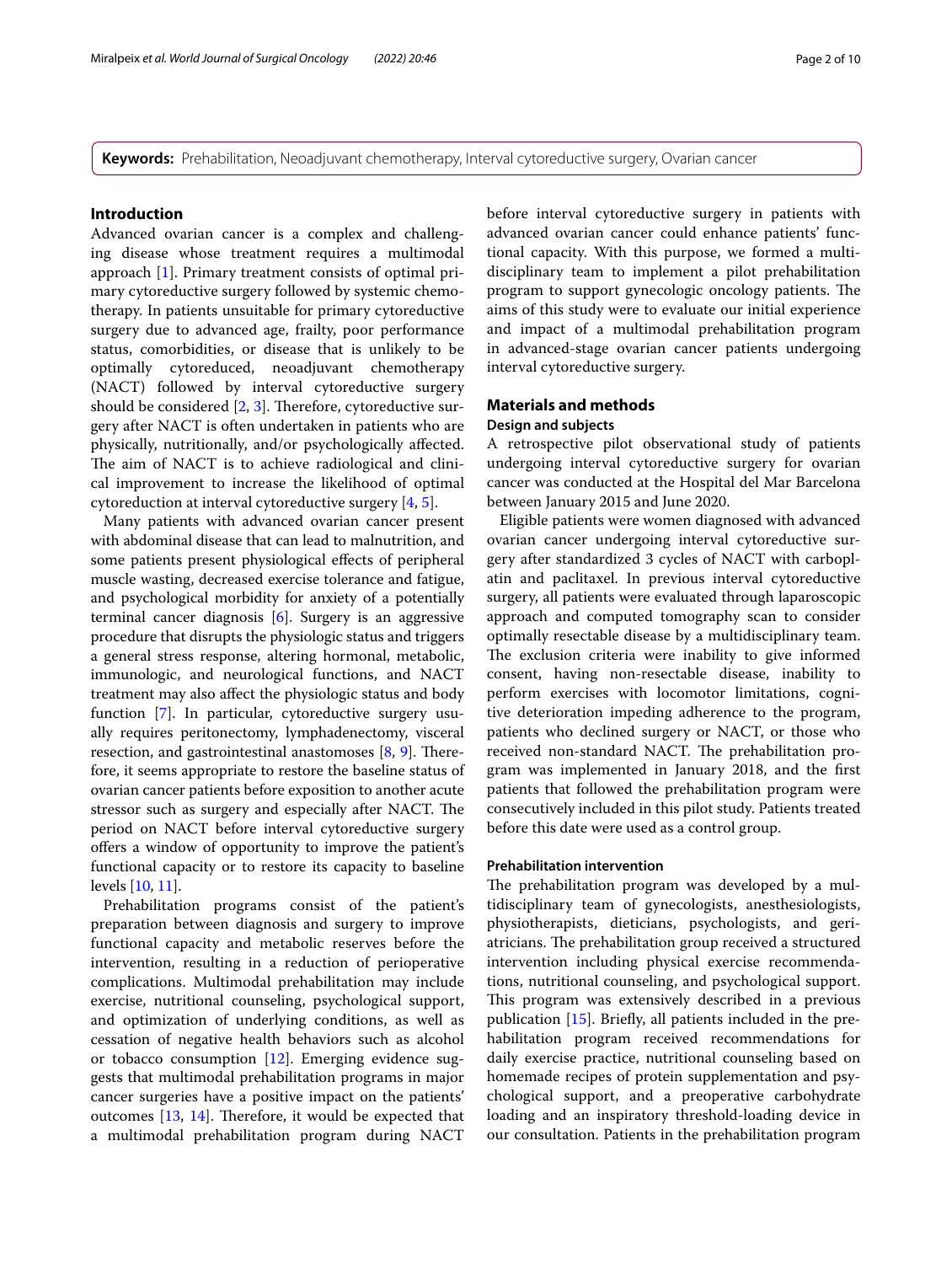received perioperative care, following the guidelines of the Enhanced Recovery After Surgery (ERAS) program, which has been the standard of surgical approach for our patients since  $2015$  [[16,](#page-8-13) [17](#page-8-14)]. The control group received standard of care, and no specifc intervention before surgery was administered.

The length of the prehabilitation program was not fixed and depended on the patient's status, tumor type, and extension. In addition, the duration also depended on the time period before surgery, which was modulated by NACT tolerance and toxicity, organizational aspects of healthcare providers, and by type of surgical intervention.

#### **Variables and outcomes**

Demographic and clinical baseline information was collected retrospectively from medical registries. Nutritional status was evaluated by total serum protein, albumin, hemoglobin, and prealbumin levels. Measurements were recorded at diagnosis, just before the interval surgery, 48–72 h post-surgery, and 1 month after surgery. The main surgical, intraoperative, and postoperative parameters reported included peri- and postoperative complications, postoperative pain, length of hospital stay, days of intensive care unit (ICU) stay, day of the frst ambulation, and readmission rates. Complications were classifed according to Clavien-Dindo classifcation (grades I–V)  $[18]$  $[18]$ . The complexity of the surgical procedure was classifed using Aletti's surgical complexity score (SCS), based on the number and the complexity of the surgical procedures performed [[19\]](#page-8-16).

# **Statistical methods**

Statistical analysis was performed using SPSS 21.0 (Chicago, IL, USA) assuming a statistically signifcant level of 5% (*p* < 0.05). Participant demographic and clinical characteristics were summarized using descriptive statistics. Continuous variables were reported as mean (range) or mean  $\pm$  standard deviation (SD) when indicated, and categorical variables were reported as frequency and percentage (%). Pearson's chi-square test or Fisher exact test was used to compare categorical variables, and Student's *t*-test or non-parametric Mann-Whitney test was used for continuous variables, when appropriate.

## **Ethical considerations**

The study was evaluated and approved by the institutional ethics committee (Institutional Review Board Project No. 2017/7770/I). All participants provided a written informed consent.

# **Results**

A total of 29 patients undergoing interval cytoreductive surgery for ovarian cancer were included in the study. Overall, 15 patients were included in the control group and 14 in the prehabilitation group. The mean age of patients was  $64.5 \pm 8.8$  years (range 51-83). Baseline demographic and clinical characteristics of the study population are shown in Table [1.](#page-2-0) There were no significant differences in age, clinical disease stage, or comorbidities between the groups. It should be mentioned that the mean time between diagnosis

<span id="page-2-0"></span>**Table 1** Baseline demographic and clinical characteristics of the study population

|                                                                               | Control group ( $n = 15$ ) | Prehabilitation group ( $n = 14$ ) | p-value |
|-------------------------------------------------------------------------------|----------------------------|------------------------------------|---------|
| Age (years), mean $\pm$ SD                                                    | $63.8 \pm 7.6$             | $65.1 \pm 10.2$                    | 0.689   |
| BMI (kg/m <sup>2</sup> ), mean $\pm$ SD                                       | $27.2 \pm 5.7$             | $29.3 \pm 6.1$                     | 0.360   |
| Disease stage, n (%)                                                          |                            |                                    |         |
| $\mathbb{H}$                                                                  | 8(53.3)                    | 7(50.0)                            | 0.858   |
| $\mathsf{IV}$                                                                 | 7(46.7)                    | 7(50.0)                            |         |
| Medical history, n (%)                                                        |                            |                                    |         |
| Heart disease                                                                 | 2(13.3)                    | 1(7.1)                             | 0.584   |
| <b>Diabetes</b>                                                               | 2(13.3)                    | 3(21.4)                            | 0.564   |
| Anticoagulation                                                               | 2(13.3)                    | 0(0)                               | 0.157   |
| Smoking                                                                       | 6(40.0)                    | 3(21.4)                            | 0.270   |
| Alcohol                                                                       | 2(13.3)                    | 0(0)                               | 0.157   |
| ASA class, n (%)                                                              |                            |                                    |         |
| $\mathbb{I}$                                                                  | 6(40.0)                    | 9(64.3)                            | 0.323   |
| $\mathbb{H}$                                                                  | 8(53.3)                    | 5(35.7)                            |         |
| $\mathsf{IV}$                                                                 | 1(6.7)                     | 0(0)                               |         |
| Time between diagnosis and interval surgery<br>(weeks), mean $\pm$ SD [range] | $15.3 \pm 3.2$ [11.3-24.3] | $13.5 \pm 2.0$ [11.4-18.0]         | 0.097   |

*ASA* American Society of Anesthesiologists, *BMI* body mass index, *COPD* chronic obstructive pulmonary disease, *SD* standard deviation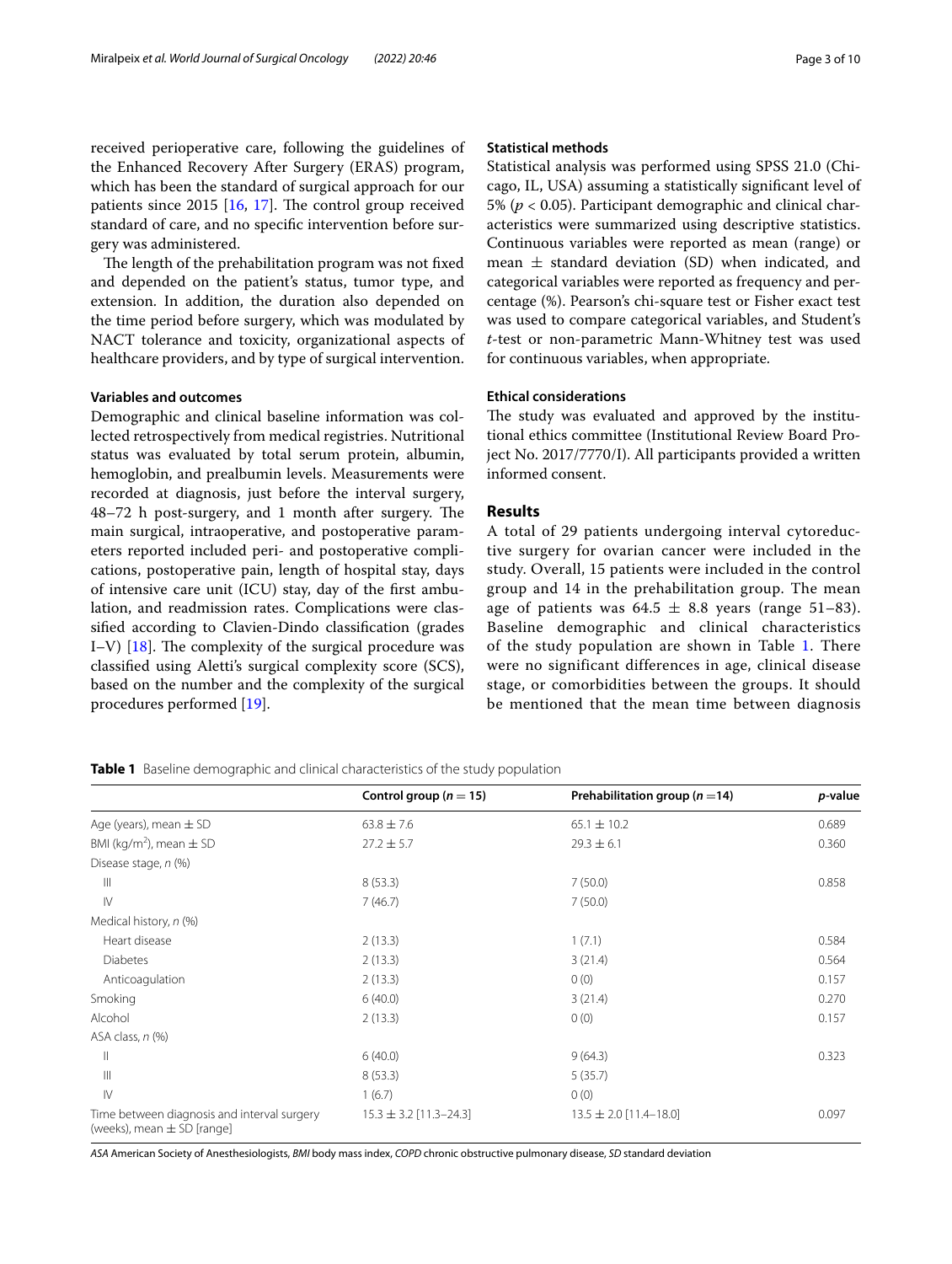and interval cytoreductive surgery was shorter in the prehabilitation group than in controls (13.5 vs. 15.3 weeks,  $p = 0.097$ ). During this time period, patients were on NACT treatment, and the intervention group followed the prehabilitation recommendations. Thus, control patients required more time on NACT before the surgery was performed, although it was not statistically significant.

The results comparing the impact of the prehabilitation program on nutritional parameters are shown in Table [2.](#page-3-0) Prehabilitation group patients received a preoperative carbohydrate loading; however, this was not associated with an increased intraoperative risk of hyperglycemia ( $p = 0.668$ ), nor postoperative insulin requirement ( $p = 0.782$ ). In addition, the mean value of preoperative Hb1Ac was not diferent between the groups ( $p = 0.382$ ), and no significant differences in serum total proteins, albumin, prealbumin, and hemoglobin levels were noted at diagnosis.

In contrast, the prehabilitation group showed higher preoperatively protein levels compared to the control group (7.4 vs. 6.8,  $p = 0.004$ ). In addition, postoperative serum total proteins and albumin values were higher in the prehabilitation group ( $p = 0.005$  and  $p =$ 0.021, respectively). Although not signifcant, a trend to higher postoperative levels of prealbumin and hemoglobin was also detected in the prehabilitation group.

Regarding the impact of the prehabilitation program on surgical and intraoperative parameters, no signifcant diferences in length of surgery or surgical procedure complexity between the groups were observed (Table [3](#page-4-1)). However, although preoperative hemoglobin levels were similar between the groups, the prehabilitation group showed a signifcantly lower intraoperative blood transfusion rate (14.3%) compared with the control group (53.3%) ( $p = 0.027$ ), as well as a trend towards lower intraoperative vasoactive drug requirement (7.1% vs. 20.0%). The incidence of intraoperative complications showed a trend towards fewer complications in the prehabilitation group (40% of patients in the control group vs. 14.3% in the prehabilitation group).

When considering the postoperative outcomes, no signifcant diferences regarding the length of stay, time to start adjuvant chemotherapy, and postoperative pain control between the groups were observed. Additionally, prehabilitation was not associated with increased risk of postoperative complications, reintervention, readmission rate, or mortality, although one patient in the control group died due to severe postoperative complications and none in the prehabilitation group. To note, the incidence of postoperative complications was similar between the groups, according to the Clavien-Dindo classifcation.

<span id="page-3-0"></span>**Table 2** Impact of the prehabilitation program on nutritional parameters

|                                          |                      | Control group ( $n = 15$ ) | <b>Prehabilitation group</b><br>$(n = 14)$ | <i>p</i> -value |
|------------------------------------------|----------------------|----------------------------|--------------------------------------------|-----------------|
| Preoperative HbA1c (%)                   |                      | $5.6 \pm 0.6$              | $5.8 \pm 0.6$                              | 0.382           |
| Intraoperative glucose (BMTest) (mg/dl)  |                      | $162.7 \pm 38.0$           | $154.7 \pm 53.5$                           | 0.668           |
| Postoperative insulin requirement, n (%) |                      | 5(33.3%)                   | 4 (28.6%)                                  | 0.782           |
| <b>Diagnosis</b>                         | Total protein (g/dl) | $6.7 \pm 0.7$              | $6.8 \pm 0.4$                              | 0.510           |
|                                          | Albumin (g/dl)       | $3.9 \pm 0.5$              | $3.9 \pm 0.4$                              | 0.959           |
|                                          | Prealbumin (mg/dl)   | $15.6 \pm 6.2$             | $14.2 \pm 6.6$                             | 0.683           |
|                                          | Hemoglobin (g/dl)    | $12.0 \pm 1.8$             | $12.2 \pm 1.6$                             | 0.843           |
| Preoperative                             | Total protein (g/dl) | $6.8 \pm 0.5$              | $7.4 \pm 0.3$                              | 0.004           |
|                                          | Albumin (g/dl)       | $4.1 \pm 0.5$              | $4.4 \pm 0.3$                              | 0.209           |
|                                          | Prealbumin (mg/dl)   | $20.2 \pm 4.9$             | $22.4 \pm 4.3$                             | 0.428           |
|                                          | Hemoglobin (g/dl)    | $10.8 \pm 1.0$             | $10.8 \pm 0.9$                             | 0.915           |
| Postoperative                            | Total protein (g/dl) | $4.3 \pm 0.7$              | $4.9 \pm 0.6$                              | 0.005           |
|                                          | Albumin (g/dl)       | $2.4 \pm 0.6$              | $2.8 \pm 0.4$                              | 0.021           |
|                                          | Prealbumin (mg/dl)   | $9.5 \pm 3.3$              | $12.5 \pm 4.3$                             | 0.124           |
|                                          | Hemoglobin (g/dl)    | $9.5 \pm 1.0$              | $8.9 \pm 1.3$                              | 0.164           |
| One month postoperative                  | Total protein (g/dl) | $7.0 \pm 0.7$              | $7.2 \pm 0.5$                              | 0.693           |
|                                          | Albumin (g/dl)       | $4.2 \pm 0.5$              | $4.2 \pm 0.4$                              | 0.985           |
|                                          | Prealbumin (mg/dl)   | $20.7 \pm 8.2$             | $22.2 \pm 5.3$                             | 0.465           |
|                                          | Hemoglobin (g/dl)    | $11.2 \pm 1.0$             | $11.2 \pm 1.4$                             | 0.683           |

Data are presented as mean  $\pm$  SD, unless otherwise specified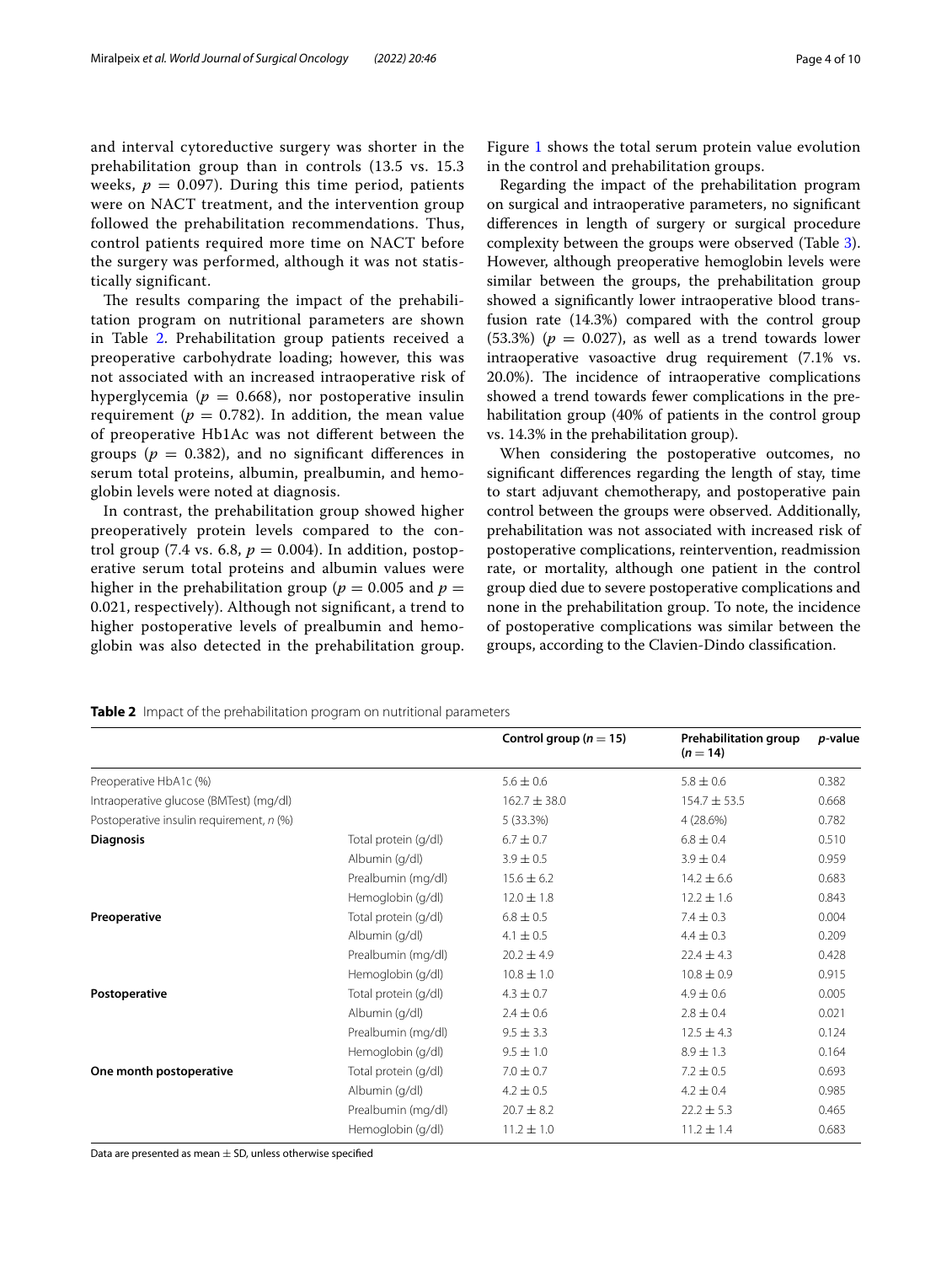

<span id="page-4-1"></span><span id="page-4-0"></span>

|  | <b>Table 3</b> Intraoperative and surgical outcomes |  |  |
|--|-----------------------------------------------------|--|--|
|--|-----------------------------------------------------|--|--|

|                                          | Control group ( $n = 15$ ) | Prehabilitation group ( $n = 14$ ) | p-value |
|------------------------------------------|----------------------------|------------------------------------|---------|
| Surgical approach                        |                            |                                    |         |
| Laparoscopic                             | 2(13.3)                    | 0(0)                               | 0.157   |
| Laparotomic                              | 13 (86.7)                  | 14 (100)                           |         |
| Intestinal resection                     | 1(6.7)                     | 2(14.3)                            | 0.501   |
| Epidural anesthesia                      | 11(73.3)                   | 11(78.6)                           | 0.742   |
| <b>Surgical time</b> (min) mean $\pm$ SD | $309.0 \pm 76.7$           | $300.0 \pm 87.7$                   | 0.770   |
| <b>Aletti's SCS</b> , mean $\pm$ SD      | $5.0 \pm 1.2$              | $5.1 \pm 2.6$                      | 0.927   |
| Intraoperative blood transfusion         | 8(53.3)                    | 2(14.3)                            | 0.027   |
| Intraoperative vasoactive drugs          | 3(20.0)                    | 1(7.1)                             | 0.316   |
| Intraoperative complications             | 6(40.0)                    | 2(14.3)                            | 0.122   |
| Vascular                                 | 3(20.0)                    | 1(7.1)                             | 0.316   |
| Intestinal                               | 2(13.3)                    | 1(7.1)                             | 0.584   |
| Urological                               | 1(6.7)                     | 1(7.1)                             | 0.960   |
| Cardiovascular                           | 0(0)                       | 0(0)                               |         |

Data are presented as *n* (%), unless otherwise specifed

*SCS* surgical complexity score, *SD* standard deviation

Furthermore, the prehabilitation group showed a trend towards earlier postoperative diet restart compared with the control group (1.3 days vs. 1.7 days). All postoperative and functional results are shown in Table [4.](#page-5-0)

# **Discussion**

This pilot study reported our initial experience in implementing a prehabilitation program for ovarian cancer patients undergoing NACT and interval cytoreductive surgery, being the frst study assessing the impact of a prehabilitation intervention. The main results showed a nutritional improvement among patients included in the

prehabilitation group that may contribute to reduce perioperative complications and also to improve postoperative recovery.

Prehabilitation programs consist of the patient's preparation between diagnosis and surgery to improve functional capacity and metabolic reserves before intervention. Previous studies have shown that multimodal prehabilitation programs in major cancer surgeries have a positive impact on the patients' outcomes [[13,](#page-8-10) [14](#page-8-11)].

Patients in the prehabilitation group showed higher pre- and postoperative serum total protein and postoperative albumin levels. Given that baseline nutritional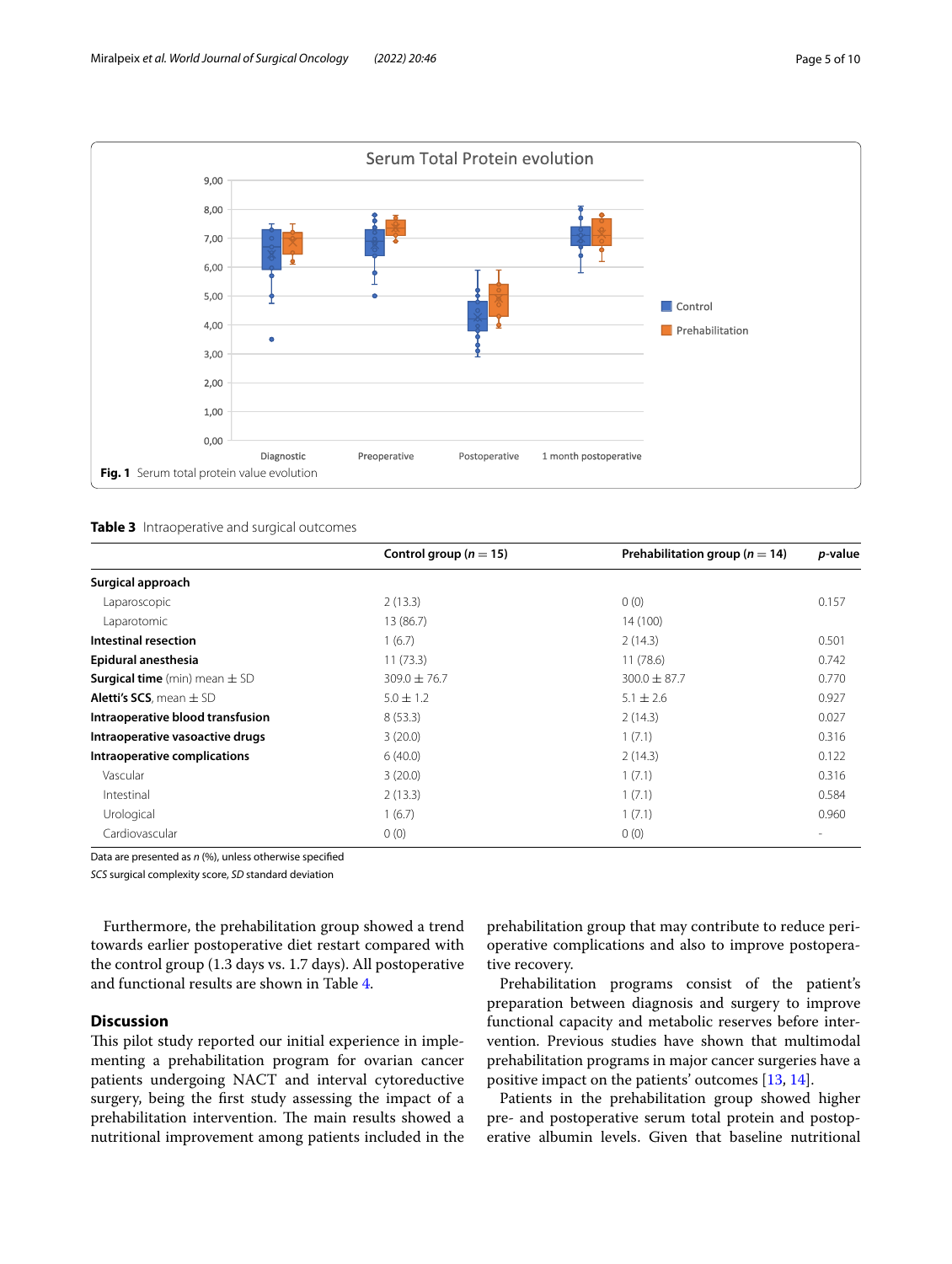## <span id="page-5-0"></span>**Table 4** Postoperative outcomes

|                                                | Control group, mean $\pm$ SD ( <i>n</i><br>$= 15$ | Prehabilitation group, mean $\pm$ SD<br>$(n = 14)$ | p-value |
|------------------------------------------------|---------------------------------------------------|----------------------------------------------------|---------|
| Hospital stay (days)                           | $7.8 \pm 6.8$                                     | $7.4 \pm 5.0$                                      | 0.700   |
| ICU stay (days)                                | $1.2 \pm 0.6$                                     | $1.2 \pm 0.9$                                      | 0.959   |
| Time to start CT of surgery day (days)         | $39.9 \pm 14.3$                                   | $37.4 \pm 9.2$                                     | 0.602   |
| Pain VAS day 1                                 | $1.6 \pm 1.7$                                     | $1.7 \pm 1.7$                                      | 0.856   |
| Pain VAS day 2                                 | $1.2 \pm 1.0$                                     | $1.4 \pm 1.4$                                      | 0.736   |
| Diet restart (days)                            | $1.7 \pm 0.8$                                     | $1.3 \pm 0.6$                                      | 0.169   |
| Deambulation restart (days)                    | $3.1 \pm 1.2$                                     | $2.9 \pm 1.4$                                      | 0.678   |
| Postoperative complications, n (%)             |                                                   |                                                    |         |
| Non reported                                   | 6(40.0)                                           | 4(28.6)                                            | 0.518   |
| Reported                                       | 9(60.0)                                           | 10(71.4)                                           |         |
| <b>Postoperative complications</b>             |                                                   |                                                    |         |
| Paralytic ileus                                | 2(13.3)                                           | 1(7.1)                                             | 0.584   |
| Surgical site infection (superficial and deep) | 6(40.0)                                           | 5(35.7)                                            | 0.812   |
| Surgical site infection (organ and space)      | 2(13.3)                                           | 0(0)                                               | 0.157   |
| Anastomosis breakdown                          | 2(13.3)                                           | 0(0)                                               | 0.157   |
| Cardiovascular                                 | 1(6.7)                                            | 0(0)                                               | 0.326   |
| Respiratory                                    | 3(20.0)                                           | 1(7.1)                                             | 0.316   |
| Neurological                                   | 0(0)                                              | 2(14.3)                                            | 0.129   |
| Urinary tract infection                        | 4(26.7)                                           | 1(7.1)                                             | 0.164   |
| Multiorgan failure                             | 1(6.7)                                            | 0(0)                                               | 0.326   |
| <b>Surgical reintervention</b>                 | 1(6.7)                                            | 1(7.1)                                             | 0.960   |
| <b>Clavien-Dindo complications</b>             |                                                   |                                                    |         |
|                                                | 4(26.7)                                           | 4(28.6)                                            | 0.486   |
| $\mathbb{I}$                                   | 10(66.7)                                          | 8(57.1)                                            |         |
| $\mathbb{H}$                                   | 0(0)                                              | 1(7.1)                                             |         |
| $\mathsf{IV}$                                  | 0(0)                                              | 1(7.1)                                             |         |
| $\vee$                                         | 1(6.7)                                            | 0(0)                                               |         |
| <b>Readmissions</b>                            | 2(13.3)                                           | 3(21.4)                                            | 0.564   |

*CT* chemotherapy, *ICU* intensive care unit, *SD* standard deviation, *VAS* visual analog scale

parameters at diagnosis were similar between the groups, the combination of both physical exercise and protein supplements 30 min after exercise training could have enhanced muscle hypertrophy and impacted body mass composition and nutritional status. In this line, in patients with rectal cancer having neoadjuvant chemoradiotherapy, prehabilitation was linked to an increase in patients' muscle mass [[20](#page-8-17)].

Overall, up to 40% of controls showed intraoperative complications vs. 14.3% of patients in the prehabilitation group; however, the potential role of nutritional status on reducing perioperative and postoperative complications is still under investigation. Interestingly, 2 (13.3%) patients in the control group presented anastomosis breakdown, while no patients in the intervention group sufered this postoperative complication. Whether anastomosis breakdown and other postoperative complications could be related to poor nutrition status is a hypothesis that cannot be ruled out. It should be taken into account that complications after surgery are related to surgical parameters but also depend on patient factors [\[21](#page-8-18)]. A study of patients with colorectal cancer resection showed no signifcant benefcial reduction in postoperative complications following nutritional supplementation, although patients who received whey protein supplementation 4 weeks before surgery had a mean improvement in functional walking capacity [[22\]](#page-8-19). Similarly, a prospective randomized study in nonmalnourished patients undergoing abdominal cancer surgery showed that patients who received nutritional supplementation for 14 days before surgery signifcantly reduced postoperative complications. The laboratory parameters decreased in the control group, and in the nutritional supplementation group, they were stable (albumin and total protein) or raised (transferrin and total lymphocyte count) after surgery [\[23](#page-8-20)]. Besides, protein supplementation alone has been shown to improve nutritional parameters. Yi et al. randomized 118 patients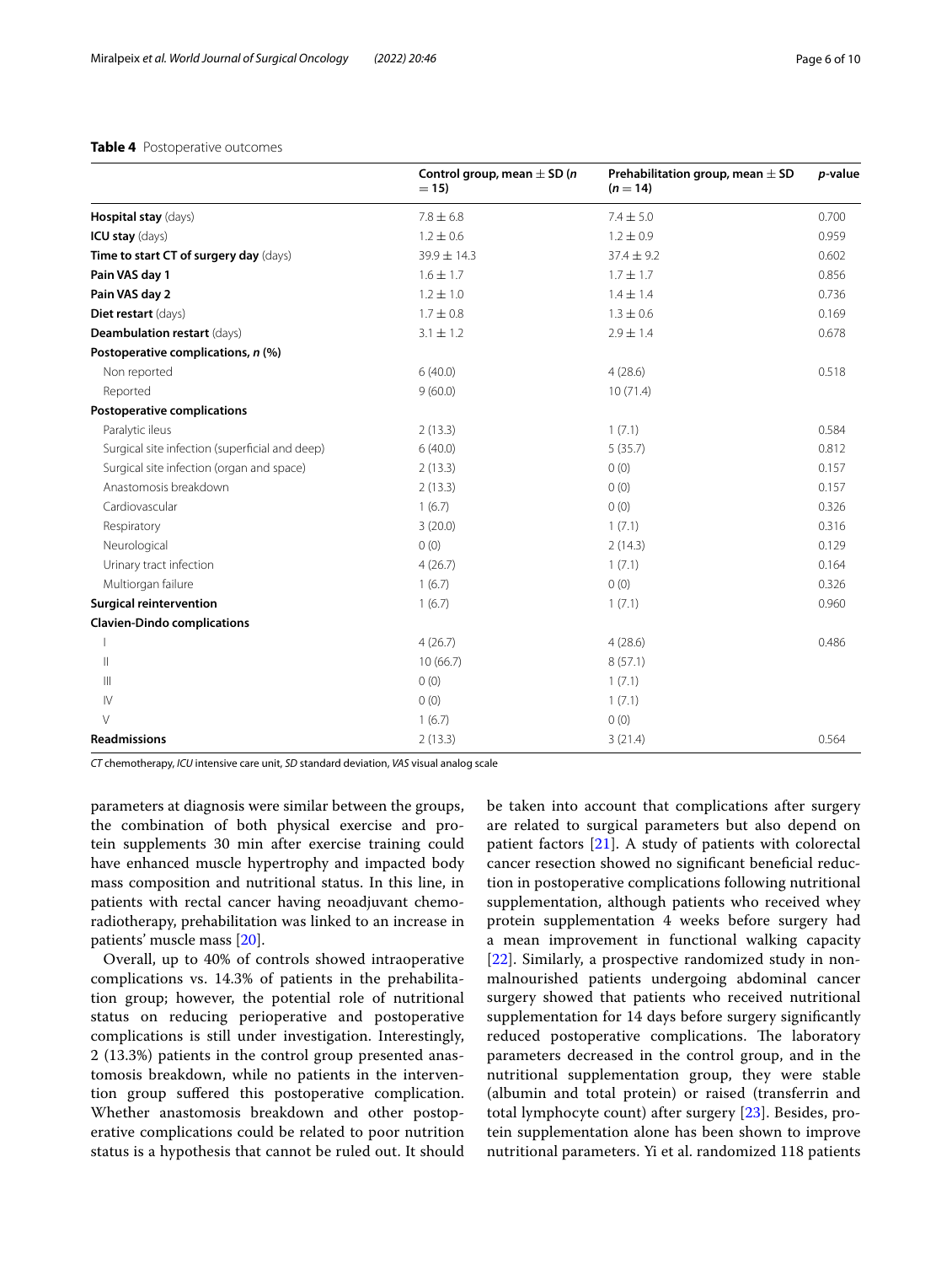undergoing elective surgery for gynecological cancer to preoperative carbohydrate-only loading versus whey protein-infused carbohydrate loading. The whey proteininfused carbohydrate loading group had shorter hospital stay, lower readmission rate within 1 month, lower weight loss, lower C-reactive protein/albumin ratio, preserved muscle mass, and better handgrip strength when compared to the preoperative carbohydrate-only loading group [[24\]](#page-8-21).

In our study, an improvement in preoperative nutritional status was observed. In this way, several studies in advanced ovarian cancer patients correlated a low serum preoperative albumin and prognostic nutritional index with a worse overall survival [[25,](#page-8-22) [26](#page-8-23)]. In addition, two prospective studies about major abdominal surgery correlated an early postoperative serum albumin and total protein drop with postoperative complications [[27,](#page-8-24) [28](#page-8-25)]. Overall, poor preoperative nutritional status reflects poor postoperative nutritional status, which is associated with higher postoperative morbidity. Moreover, a review of Obermair et al. suggests that receiving perioperative nutritional interventions 1–2 weeks prior to surgery and nutritional interventions of early postoperative feeding can reduce the length of hospital stay and postoperative complications in gynecological cancer patients undergoing major surgery [[29](#page-8-26)].

Overall, preoperative carbohydrate loading has been shown to be an efective method to control postoperative insulin resistance [\[30](#page-8-27), [31](#page-8-28)]. However, data are limited concerning the efects of carbohydrate loading on preoperative hyperglycemia and insulin management in patients with ovarian cancer patients previous to interval cytoreductive surgery. This study adds evidence for recommending routine preoperative carbohydrate loading. Preoperative carbohydrate loading in our prehabilitation group was not associated with intraoperative increased risk of hyperglycemia, postoperative insulin requirement neither intraoperative nor postoperative complications. Similarly, Alimena et al. reported that carbohydrate loading was associated with an increase in preoperative glucose values without impacting the complication rates [[31\]](#page-8-28).

Our results also showed that the prehabilitation program was safe with no adverse events or increase of perioperative complications. Although there are few studies available about prehabilitation and postoperative complications, published data suggest a potential beneft of the prehabilitation program in terms of postsurgical readmissions rates and postoperative complications [[13,](#page-8-10) [32](#page-8-29)]. Systematic reviews and meta-analysis of prehabilitation programs for patients undergoing major abdominal surgery and oncologic surgery reported that prehabilitation programs are feasible and safe with a protective factor for postoperative complications [\[33](#page-8-30)[–36](#page-9-0)].

Interestingly, our results showed that the prehabilitation group reported signifcantly lower requirements of intraoperative blood transfusion rate and a trend towards lower intraoperative vasoactive drug requirement. In this line, a randomized control trial of patients submitted to elective major abdominal surgery also showed a trend toward lower requirements of vasoactive drugs during surgery in the prehabilitation group ( $p = 0.053$ ) [[13](#page-8-10)]. This fact could suggest that prehabilitation would improve tolerability during surgery avoiding hypotension and hypovolemic shock.

Although the recommended length for a prehabilitation period is 2–4 weeks before surgery [\[15\]](#page-8-12), in the present study, the length of the prehabilitation program was larger, since depended on patients' disease and individual response to NACT. The period on NACT treatment is a great opportunity to improve functional capacity through a prehabilitation program. Given that type of surgical intervention, surgical complexity, and clinical characteristics were well-balanced between the groups, the duration of the prehabilitation mainly depended on NACT tolerance and toxicity. Interestingly, a shorter time between diagnosis and interval cytoreductive surgery in the prehabilitation group was observed suggesting a better tolerability to chemotherapy in prehabilitated patients. Other studies also demonstrated that prehabilitation program during neoadjuvant treatment is feasible, safe, and well-tolerated in patients with esophagogastric cancer and it has positive efects in increasing exercise capacity before surgery and lower risks of postoperative pneumonia [[10,](#page-8-7) [11,](#page-8-8) [32](#page-8-29), [37\]](#page-9-1).

### **Strengths and weaknesses**

This study has several strengths that deserve to be commented on. To our knowledge, this is the frst study assessing the impact of prehabilitation programs in patients with ovarian cancer undergoing interval cytoreductive surgery after NACT. Moreover, in our center, prehabilitation program is a routine preoperative assessment of gynecologic oncologic patients before surgery. Additional strengths include an homogeneous study population both at demographics and clinical characteristics with advanced-stage ovarian cancer patients undergoing interval cytoreductive surgery after 3 cycles of NACT.

On the other hand, potential weaknesses of our study include the non-randomized control trial design and the inherent limitations associated with a retrospective study, where some data or complications may have been missed. However, the enrollment of all consecutive patients reduced the chance of selection bias, and clinical stage and comorbidities were well matched between the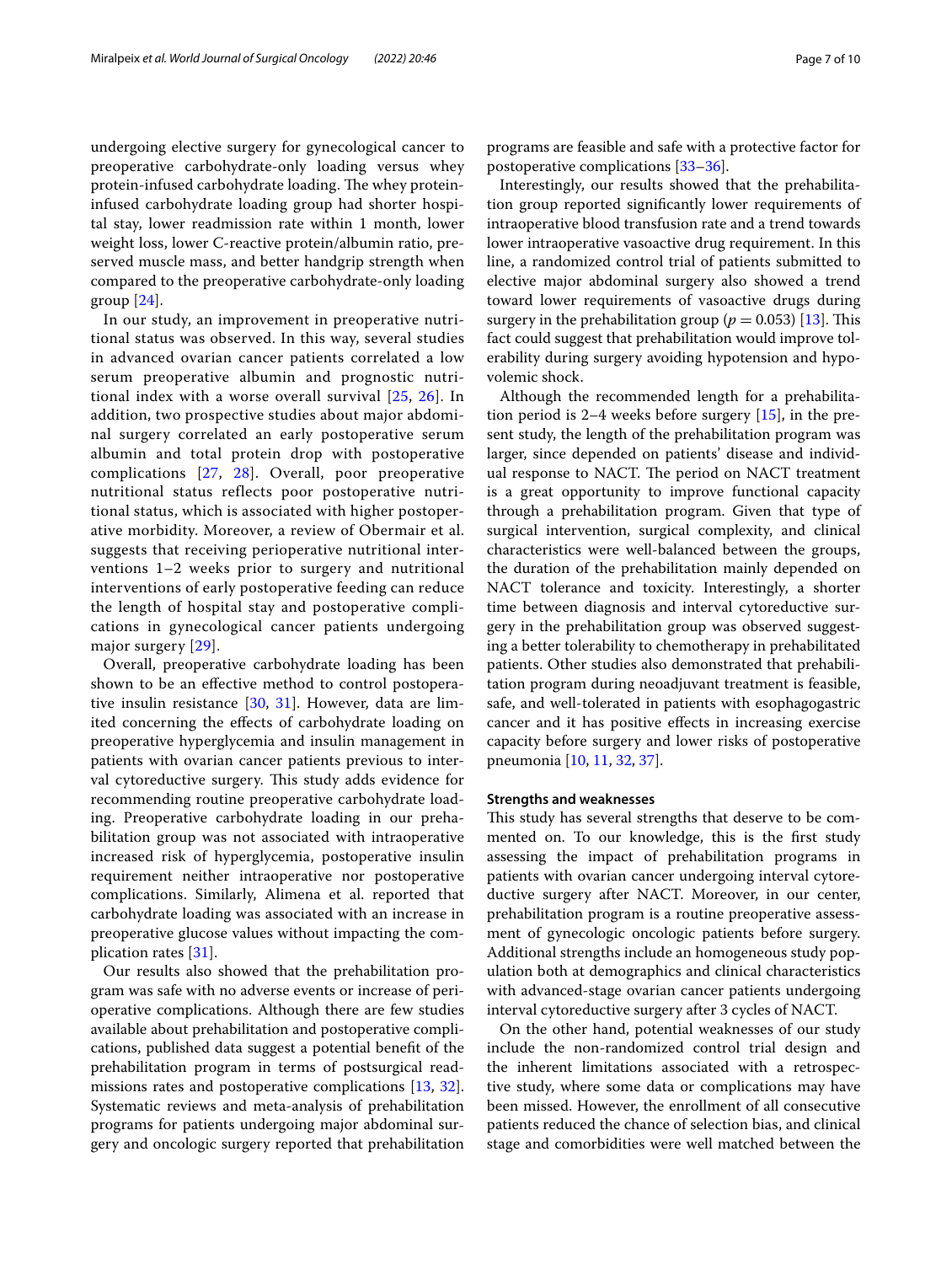groups. In addition, it was a pilot study with small sample size and, therefore, limited statistical power. As this was a preliminary study, the sample size was decided arbitrarily, and the results may not be able to properly detect the precise diferences. Besides, the single-center design may have limited the generalizability of the results. However, a qualitative data collection method was used before surgery to ensure that patients included in the fnal analysis followed prehabilitation recommendations. Although no formal data analysis of adherence and acceptability was performed due to the clinical setting of the study, the study results may be feasibly imputed to the prehabilitation program.

Finally, it has to be noted that the COVID-19 outbreak may have had an impact on the results, given that organizational aspects of healthcare providers were truncated by this pandemic and the study was carried out in two diferent scenarios. Besides, the physical and psychological impacts of lockdown on patients included cannot be ruled out.

#### **Implications for practice and future research**

Our fndings seem to suggest preoperative and postoperative nutritional improvements in prehabilitated patients, but given the preliminary nature of the design, this study is mainly intended to stimulate further investigations to assess the efficacy of surgical prehabilitation in gynecologic oncology patients, specifcally in patients with ovarian cancer. Our fndings warrant future prospective evaluation and support the investigation of prehabilitation programs. Moreover, the study provides data contributing to the larger body of evidence and also for eventual reviews or meta-analysis to help clarify the value of prehabilitation programs in ovarian cancer patients.

Future larger and adequately powered studies will help to evaluate the effect of prehabilitation on postoperative surgical, physical, and metabolic outcomes, while investigating tolerance to NACT and oncologic outcomes and periodically evaluate success with quality improvement initiatives. Finally, although standardized prehabilitation guidelines for ovarian cancer patients need to be established, we encourage all groups to prehabilitate ovarian cancer patients undergoing interval cytoreductive surgery, based on the ERAS guidelines.

# **Conclusions**

In conclusion, a trimodal prehabilitation program comprising exercise, nutritional supplementation, and psychological support administered during NACT may improve the patient's nutritional status and, therefore, be associated with a better postoperative recovery in

patients with advanced-stage ovarian cancer before interval cytoreductive surgery. The period during neoadjuvant treatment is a great opportunity to improve the patient's functional capacity through a prehabilitation program.

#### **Abbreviations**

SPSS: Statistical Package for Social Sciences; NACT: Neoadjuvant chemotherapy; ERAS: Enhanced Recovery After Surgery; ICU: Intensive care unit; SGS: Surgical complexity score; SD: Standard deviation.

#### **Acknowledgements**

The authors would like to acknowledge the multidisciplinary team that collaborates with the prehabilitation program.

#### **Authors' contributions**

Study concepts: EM, GM, CRC, and MDM. Study design: EM, JMSS, AT, GM, and CRC. Data acquisition: BF, EM, and JMSS. Quality control of data and algorithms: BF and MDM. Data analysis and interpretation: EM, GM, JSS, and CRC. Statistical analysis: EM. Manuscript preparation: EM, BF, and GM. Manuscript editing: CRC, AT, and MDM. Manuscript review: EM, JMSS, CRC, AT, MDM, BF, and GM. The authors read and approved the fnal manuscript.

#### **Authors' information**

Twitter handle: @ester\_miralpeix (Ester Miralpeix).

#### **Funding**

There was no funding for this study.

#### **Availability of data and materials**

The datasets generated and/or analyzed during the current study are not publicly available but are available from the corresponding author (Miralpeix, Ester) on reasonable request.

#### **Declarations**

#### **Ethics approval and consent to participate**

The study was evaluated and approved by the institutional Ethics Committee of the Hospital del Mar (Institutional Review Board Project No. 2017/7770/I). All participants provided a written informed consent.

#### **Consent for publication**

Not applicable

#### **Competing interests**

The authors declare that they have no competing interests.

#### **Author details**

1 Department of Obstetrics and Gynecology, Hospital del Mar, Universitat Autònoma de Barcelona, Passeig Marítim 25‑29, E‑08003 Barcelona, Spain. 2 Universitat Pompeu Fabra, Barcelona, Spain. <sup>3</sup> Department of Anesthesia, Hospital del Mar, Barcelona, Spain. <sup>4</sup> Department of Medical Oncology, Hospital del Mar, Barcelona, Spain. <sup>5</sup> Cancer Research Program, IMIM (Hospital del Mar Institute of Medical Research), Barcelona, Spain. <sup>6</sup>Department of Endocrinology, Hospital del Mar, Barcelona, Spain.

#### Received: 29 October 2021 Accepted: 10 February 2022 Published online: 23 February 2022

#### **References**

- <span id="page-7-0"></span>1. Holschneider CH, Berek JS. Ovarian cancer: epidemiology, biology, and prognostic factors. Semin Surg Oncol. 2000;19:3–10 [https://doi.org/10.](https://doi.org/10.1002/1098-2388(200007/08)19:1%3c3::aid-ssu2%3e3.0.co;2-s) [1002/1098-2388\(200007/08\)19:1<3::aid-ssu2>3.0.co;2-s.](https://doi.org/10.1002/1098-2388(200007/08)19:1%3c3::aid-ssu2%3e3.0.co;2-s)
- <span id="page-7-1"></span>2. Armstrong DK, Alvarez RD, Bakkum-Gamez JN, Barroilhet L, Behbakht K, Berchuck A, et al. NCCN Guidelines Insights: ovarian cancer, version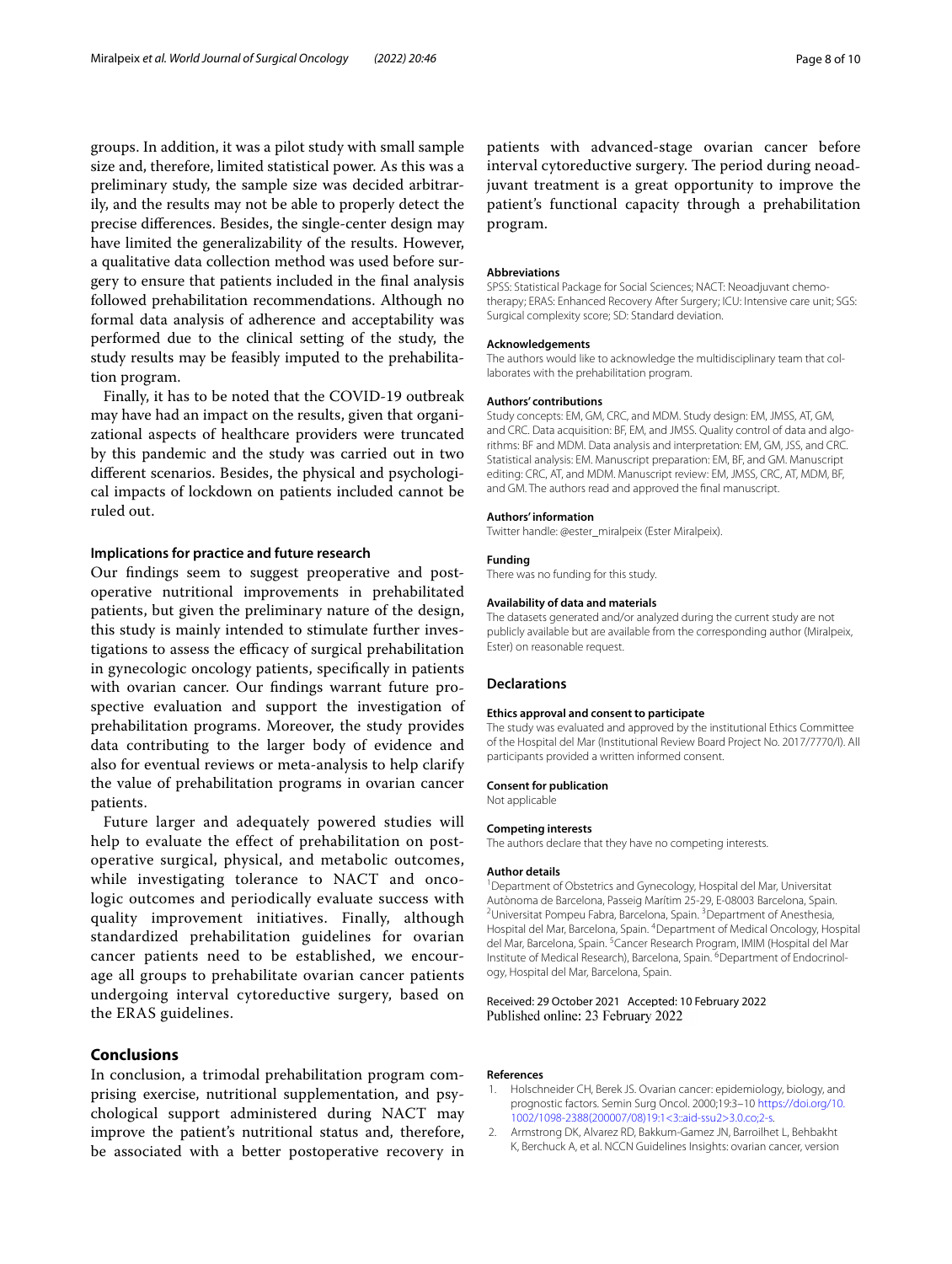1.2019. J Natl Compr Canc Netw. 2019;17:896–909. [https://doi.org/10.](https://doi.org/10.6004/jnccn.2019.0039) [6004/jnccn.2019.0039](https://doi.org/10.6004/jnccn.2019.0039).

- <span id="page-8-0"></span>3. Nakamura K, Kitahara Y, Nishimura T, Yamashita S, Kigure K, Ito I, et al. Nadir CA-125 serum levels during neoadjuvant chemotherapy and no residual tumor at interval debulking surgery predict prognosis in advanced stage ovarian cancer. World J Surg Oncol. 2020;18(1):200. <https://doi.org/10.1186/s12957-020-01978-6>.
- <span id="page-8-1"></span>4. Fagotti A, Ferrandina MG, Vizzielli G, Pasciuto T, Fanfani F, Gallotta V, et al. Randomized trial of primary debulking surgery versus neoadjuvant chemotherapy for advanced epithelial ovarian cancer (SCORPION-NCT01461850). Int J Gynecol Cancer Off J Int Gynecol Cancer Soc. 2020;30:1657–64. <https://doi.org/10.1136/ijgc-2020-001640>.
- <span id="page-8-2"></span>5. Vergote I, Coens C, Nankivell M, Kristensen GB, Parmar MKB, Ehlen T, et al. Neoadjuvant chemotherapy versus debulking surgery in advanced tubo-ovarian cancers: pooled analysis of individual patient data from the EORTC 55971 and CHORUS trials. Lancet Oncol. 2018;19:1680–7. [https://](https://doi.org/10.1016/S1470-2045(18)30566-7) [doi.org/10.1016/S1470-2045\(18\)30566-7.](https://doi.org/10.1016/S1470-2045(18)30566-7)
- <span id="page-8-3"></span>6. Fadadu PP, Polen-De CL, McGree ME, Weaver AL, Moynagh MR, Takahashi N, et al. Patients triaged to neoadjuvant chemotherapy have higher rates of sarcopenia: an opportunity for prehabilitation. Gynecol Oncol. 2021;160:40–4. [https://doi.org/10.1016/j.ygyno.2020.10.025.](https://doi.org/10.1016/j.ygyno.2020.10.025)
- <span id="page-8-4"></span>7. Gillis C, Carli F. Promoting perioperative metabolic and nutritional care. Anesthesiology. 2015;123:1455–72. [https://doi.org/10.1097/ALN.00000](https://doi.org/10.1097/ALN.0000000000000795) [00000000795.](https://doi.org/10.1097/ALN.0000000000000795)
- <span id="page-8-5"></span>8. Geisler JP, Linnemeier GC, Thomas AJ, Manahan KJ. Nutritional assessment using prealbumin as an objective criterion to determine whom should not undergo primary radical cytoreductive surgery for ovarian cancer. Gynecol Oncol. 2007;106:128–31. [https://doi.org/10.1016/j.ygyno.](https://doi.org/10.1016/j.ygyno.2007.03.008) [2007.03.008](https://doi.org/10.1016/j.ygyno.2007.03.008).
- <span id="page-8-6"></span>9. Komiyama S, Nagashima M, Taniguchi T, Rikitake T, Morita M. Metastasis to para-aortic lymph nodes cephalad to the renal veins in patients with ovarian cancer. World J Surg Oncol. 2020;18(1):64. [https://doi.org/10.](https://doi.org/10.1186/s12957-020-01841-8) [1186/s12957-020-01841-8.](https://doi.org/10.1186/s12957-020-01841-8)
- <span id="page-8-7"></span>10. West MA, Loughney L, Lythgoe D, Barben CP, Sripadam R, Kemp GJ, et al. Efect of prehabilitation on objectively measured physical ftness after neoadjuvant treatment in preoperative rectal cancer patients: a blinded interventional pilot study. Br J Anaesth. 2015. [https://doi.org/10.1093/bja/](https://doi.org/10.1093/bja/aeu318) [aeu318.](https://doi.org/10.1093/bja/aeu318)
- <span id="page-8-8"></span>11. Halliday LJ, Doganay E, Wynter-Blyth V, Osborn H, Buckley J, Moorthy K. Adherence to pre-operative exercise and the response to prehabilitation in oesophageal cancer patients. J Gastrointest Surg Off J Soc Surg Aliment Tract. 2021;25:890–9. <https://doi.org/10.1007/s11605-020-04561-2>.
- <span id="page-8-9"></span>12. Li C, Carli F, Lee L, Charlebois P, Stein B, Liberman AS, et al. Impact of a trimodal prehabilitation program on functional recovery after colorectal cancer surgery: a pilot study. Surg Endosc Other Interv Tech. 2013;27:1072–82. [https://doi.org/10.1007/s00464-012-2560-5.](https://doi.org/10.1007/s00464-012-2560-5)
- <span id="page-8-10"></span>13. Barberan-Garcia A, Ubré M, Roca J, Lacy AM, Burgos F, Risco R, et al. Personalised prehabilitation in high-risk patients undergoing elective major abdominal surgery. Ann Surg. 2018;267:50–6. [https://doi.org/10.1097/](https://doi.org/10.1097/SLA.0000000000002293) [SLA.0000000000002293.](https://doi.org/10.1097/SLA.0000000000002293)
- <span id="page-8-11"></span>14. Minnella EM, Bousquet-Dion G, Awasthi R, Scheede-Bergdahl C, Carli F. Multimodal prehabilitation improves functional capacity before and after colorectal surgery for cancer: a fve-year research experience. Acta Oncol (Madr). 2017;56:295–300.<https://doi.org/10.1080/0284186X.2016.1268268>.
- <span id="page-8-12"></span>15. Miralpeix E, Mancebo G, Gayete S, Corcoy M, Solé-Sedeño J-M. Role and impact of multimodal prehabilitation for gynecologic oncology patients in an Enhanced Recovery After Surgery (ERAS) program. Int J Gynecol Cancer. 2019;29:1235–43. [https://doi.org/10.1136/ijgc-2019-000597.](https://doi.org/10.1136/ijgc-2019-000597)
- <span id="page-8-13"></span>16. Miralpeix E, Nick AM, Meyer LA, Cata J, Lasala J, Mena GE, et al. A call for new standard of care in perioperative gynecologic oncology practice: impact of enhanced Recovery After Surgery (ERAS) programs. Gynecol Oncol. 2016;141:371–8.<https://doi.org/10.1016/j.ygyno.2016.02.019>.
- <span id="page-8-14"></span>17. Nelson G, Bakkum-Gamez J, Kalogera E, Glaser G, Altman A, Meyer LA, et al. Guidelines for perioperative care in gynecologic/oncology: Enhanced Recovery After Surgery (ERAS) Society recommenda‑ tions—2019 update. Int J Gynecol Cancer. 2019;29:651–68. [https://doi.](https://doi.org/10.1136/ijgc-2019-000356) [org/10.1136/ijgc-2019-000356](https://doi.org/10.1136/ijgc-2019-000356).
- <span id="page-8-15"></span>18. Clavien PA, Barkun J, de Oliveira ML, Vauthey JN, Dindo D, Schulick RD, et al. The Clavien-Dindo classifcation of surgical complications: fve-year experience. Ann Surg. 2009;250:187–96. [https://doi.org/10.1097/SLA.](https://doi.org/10.1097/SLA.0b013e3181b13ca2) [0b013e3181b13ca2.](https://doi.org/10.1097/SLA.0b013e3181b13ca2)
- <span id="page-8-16"></span>19. Aletti GD, Dowdy SC, Podratz KC, Cliby WA. Relationship among surgical complexity, short-term morbidity, and overall survival in primary surgery for advanced ovarian cancer. Am J Obstet Gynecol. 2007;197:676.e1–7. <https://doi.org/10.1016/j.ajog.2007.10.495>.
- <span id="page-8-17"></span>20. Moug SJ, Barry SJE, Maguire S, Johns N, Dolan D, Steele RJC, et al. Does prehabilitation modify muscle mass in patients with rectal cancer undergoing neoadjuvant therapy? A subanalysis from the REx randomised controlled trial. Tech Coloproctol. 2020;24:959–64. [https://doi.org/10.](https://doi.org/10.1007/s10151-020-02262-1) [1007/s10151-020-02262-1.](https://doi.org/10.1007/s10151-020-02262-1)
- <span id="page-8-18"></span>21. Llueca A, Serra A, Climent MT, Segarra B, Maazouzi Y, Soriano M, et al. Outcome quality standards in advanced ovarian cancer surgery. World J Surg Oncol. 2020;25:309. [https://doi.org/10.1186/s12957-020-02064-7.](https://doi.org/10.1186/s12957-020-02064-7)
- <span id="page-8-19"></span>22. Gillis C, Loiselle SE, Fiore JF, Awasthi R, Wykes L, Liberman AS, et al. Prehabilitation with whey protein supplementation on perioperative functional exercise capacity in patients undergoing colorectal resection for cancer: a pilot double-blinded randomized placebo-controlled trial. J Acad Nutr Diet. 2016;116:802–12. [https://doi.org/10.1016/j.jand.2015.06.](https://doi.org/10.1016/j.jand.2015.06.007) [007.](https://doi.org/10.1016/j.jand.2015.06.007)
- <span id="page-8-20"></span>23. Kabata P, Jastrzebski T, Kakol M, Krol K, Bobowicz M, Kosowska A, et al. Preoperative nutritional support in cancer patients with no clinical signs of malnutrition-prospective randomized controlled trial. Support Care Cancer. 2015;23:365–70. [https://doi.org/10.1007/s00520-014-2363-4.](https://doi.org/10.1007/s00520-014-2363-4)
- <span id="page-8-21"></span>24. Yi HC, Ibrahim Z, Abu Zaid Z, Daud Z'AM, Yusop NBM, Omar J, et al. Impact of enhanced recovery after surgery with preoperative whey protein-infused carbohydrate loading and postoperative early oral feeding among surgical gynecologic cancer patients: an open-labelled randomized controlled trial. Nutrients. 2020;12. [https://doi.org/10.3390/](https://doi.org/10.3390/nu12010264) [nu12010264](https://doi.org/10.3390/nu12010264).
- <span id="page-8-22"></span>25. Kumar A, Torres ML, Cliby WA, Kalli KR, Bogani G, Aletti G, et al. Inflammatory and nutritional serum markers as predictors of peri-operative morbidity and survival in ovarian cancer. Anticancer Res. 2017;37:3673–7. <https://doi.org/10.21873/anticanres.11738>.
- <span id="page-8-23"></span>26. Feng Z, Wen H, Ju X, Bi R, Chen X, Yang W, et al. The preoperative prognostic nutritional index is a predictive and prognostic factor of highgrade serous ovarian cancer. BMC Cancer. 2018;18:883. [https://doi.org/10.](https://doi.org/10.1186/s12885-018-4732-8) [1186/s12885-018-4732-8](https://doi.org/10.1186/s12885-018-4732-8).
- <span id="page-8-24"></span>27. Labgaa I, Joliat G-R, Kefleyesus A, Mantziari S, Schäfer M, Demartines N, et al. Is postoperative decrease of serum albumin an early predictor of complications after major abdominal surgery? A prospective cohort study in a European centre. BMJ Open. 2017;7:e013966. [https://doi.org/](https://doi.org/10.1136/bmjopen-2016-013966) [10.1136/bmjopen-2016-013966](https://doi.org/10.1136/bmjopen-2016-013966).
- <span id="page-8-25"></span>28. Hübner M, Mantziari S, Demartines N, Pralong F, Coti-Bertrand P, Schäfer M. Postoperative albumin drop is a marker for surgical stress and a predictor for clinical outcome: a pilot study. Gastroenterol Res Pract. 2016;2016:8743187. [https://doi.org/10.1155/2016/8743187.](https://doi.org/10.1155/2016/8743187)
- <span id="page-8-26"></span>29. Obermair A, Simunovic M, Isenring L, Janda M. Nutrition interventions in patients with gynecological cancers requiring surgery. Gynecol Oncol. 2017;145:192–9.<https://doi.org/10.1016/j.ygyno.2017.01.028>.
- <span id="page-8-27"></span>30. Gianotti L, Biffi R, Sandini M, Marrelli D, Vignali A, Caccialanza R, et al. Preoperative oral carbohydrate load versus placebo in major elective abdominal surgery (PROCY): a randomized, placebo-controlled, multicenter, phase III trial. Ann Surg. 2018;267:623–30. [https://doi.org/10.1097/](https://doi.org/10.1097/SLA.0000000000002325) [SLA.0000000000002325.](https://doi.org/10.1097/SLA.0000000000002325)
- <span id="page-8-28"></span>31. Alimena S, Falzone M, Feltmate CM, Prescott K, Contrino Slattery L, Elias K. Perioperative glycemic measures among non-fasting gynecologic oncology patients receiving carbohydrate loading in an enhanced recovery after surgery (ERAS) protocol. Int J Gynecol Cancer Off J Int Gynecol Cancer Soc. 2020;30:533–40. <https://doi.org/10.1136/ijgc-2019-000991>.
- <span id="page-8-29"></span>32. Dewberry LC, Wingrove LJ, Marsh MD, Glode AE, Schefter TE, Leong S, et al. Pilot prehabilitation program for patients with esophageal cancer during neoadjuvant therapy and surgery. J Surg Res. 2019;235:66–72. <https://doi.org/10.1016/j.jss.2018.09.060>.
- <span id="page-8-30"></span>33. Moran J, Guinan E, McCormick P, Larkin J, Mockler D, Hussey J, et al. The ability of prehabilitation to infuence postoperative outcome after intra-abdominal operation: a systematic review and meta-analysis. Surg (United States). 2016;160:1189–201. [https://doi.org/10.1016/j.surg.2016.](https://doi.org/10.1016/j.surg.2016.05.014) [05.014](https://doi.org/10.1016/j.surg.2016.05.014).
- 34. Luther A, Gabriel J, Watson RP, Francis NK. The impact of total body prehabilitation on post-operative outcomes after major abdominal surgery: a systematic review. World J Surg. 2018;42:2781–91. [https://doi.org/10.](https://doi.org/10.1007/s00268-018-4569-y) [1007/s00268-018-4569-y](https://doi.org/10.1007/s00268-018-4569-y).